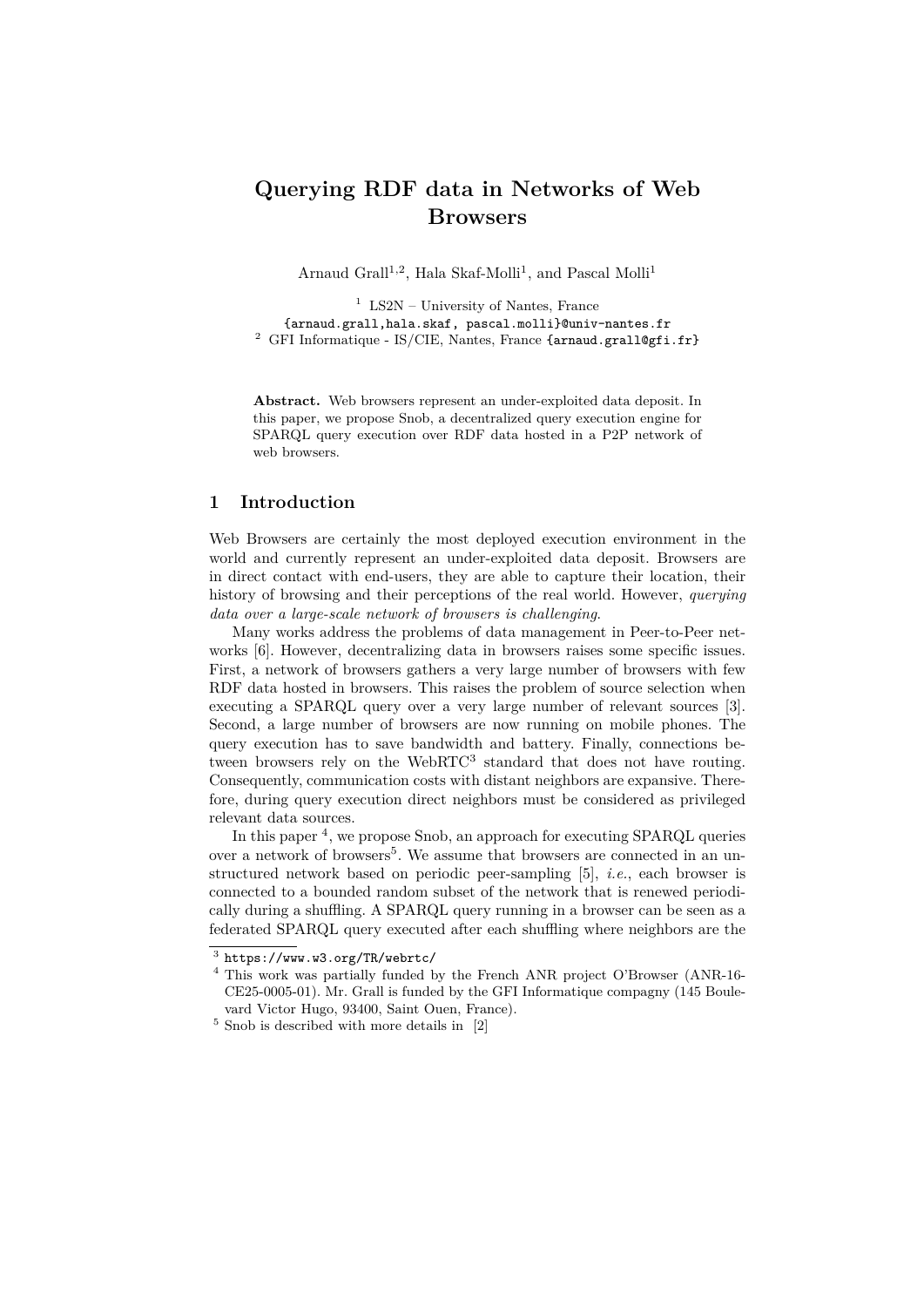data sources. As data sources are renewed every shuffling, the query execution will eventually continue to produce new results after each shuffling. This ensures that the number of messages exchanged with neighbors is constant per shuffling and every query makes progress at each shuffling. However, as progression can be slow, we build a second overlay network where browsers are connected to a fixed number of browsers that process similar queries.

This paper presents the following contributions: (i) Snob a SPARQL query execution model over RDF data hosted in a network of browsers. (ii) A semantic overlay network based on query containment. (iii) Experimentation shows that the number of results produced by queries grows with the number of running queries in the network. The semantic overlay network is able to speed up the number of produced results when fewer queries are running simultaneously.

## **2 The Snob Approach**

#### Snob relies on four key ideas:

1. Browsers are connected through an unstructured network (RPS network) based on periodic peer-sampling [\[5\]](#page-3-2), *i.e.*, periodically, each browser shuffles its local view on the network with the local view of its neighbors. This prevents the network to be partitioned. Compared to structured networks, unstructured network tolerates high churn and high expressiveness of queries [\[6\]](#page-3-0)[chapter 16].

2. A browser evaluates its queries as federated queries using only its direct neighbors as data sources. Later, it waits for the next shuffling that will bring new data sources. Such approach regulates the network traffic, *i.e.*, a browser can only send a number of messages bounded to the number of direct neighbors per shuffling.

3. To speed up query execution, we promote the sharing of intermediate results. Sharing intermediate results replicates and aggregates data. Consequently, the probability that a browser meets another one with relevant intermediate results after *l* shuffling is improved [\[4\]](#page-3-4).

4. A Semantic Overlay Network (SON) [\[1\]](#page-3-5) built on top of the unstructured network that selects as neighbors, for each browser, the k-best browsers processing similar queries. The profile of a browser is used for ranking them. A profile is the set of the triple patterns of the SPARQL queries under processing. The similarity of two profiles is based on triple patterns containment relationships  $(\sqsubseteq)$ . Given 2 triple patterns  $tp_i, tp_j$ , we define a scoring function  $S_t(tpi, tpj)$ : N such that :  $S_t(tpi \sqsubseteq tpj \land tpj \sqsubseteq tpi) \succeq S_t(tpi \sqsubseteq tpj) \succ S_t(tpi \sqsupseteq tpj)$ . So given two browsers profiles  $B_i, B_j$ , we define a scoring function  $S_b(B_i, B_j)$  $\sum_{tp_i \in B_i, tp_j \in B_j} S_t(tp_i, tp_j)$ . After each shuffling, each browser recomputes its kbest neighbors with new neighbors discovered by the RPS.

Figure [1](#page-2-0) shows browsers hosting data from Diseasome and Linked MDB. Browsers *B*1 − *B*4 executes queries over Diseasome, *B*6 − *B*9 over LinkedMDB and *B*5 over both. The RPS network ensures that all browsers are connected through a random graph, browsers profiles make the clustered network converging towards two communities.  $B1 - B4$  will be highly connected because they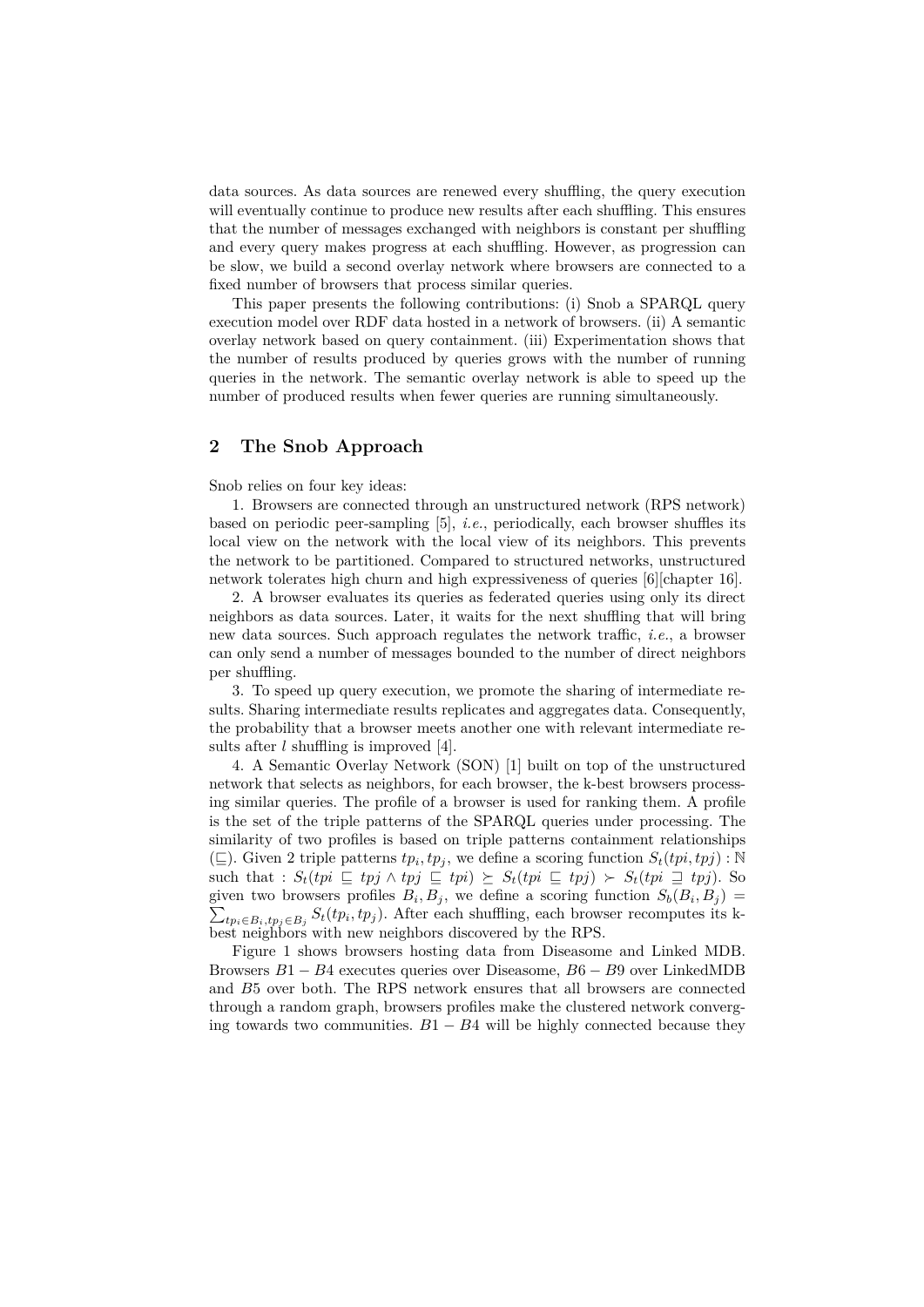<span id="page-2-0"></span>

Fig. 1: Random Peer Sampling and Semantic Overlay Networks Fig. 2: Average query completeness.

execute queries over Diseasome, while  $B6 - B9$  will be grouped together due their interest in LinkedMDB. *B*5 is connected to both communities.

*Query Execution* At a given time, a browser  $B_i$  has a fixed number of neighbors: *k* neighbors in the random peer sampling layer, and *l* neighbors in the semantic overlay network. Typical values of *k* and *l* are logarithmic to the size of the whole network. Each browser exposes to its neighbors a triple pattern interface. The browser is able to process an incoming triple pattern query and return results to the triple pattern query originator. Incoming triple pattern queries are processed over local data and intermediate results.

Suppose that the browser  $B_i$  processes the query  $Q_i$ .  $Q_i$  is processed *like* a federated query over its  $k+l$  neighbors considered as data sources. In this setting, there are few differences with federated query processing: (i) The federation is incomplete, *i.e.*, the federation will change at the next shuffling. Therefore,  $B_i$ has to keep intermediate results for continuing processing when new sources are discovered. (ii) Shuffling could bring already visited data sources, even these browsers have been already visited, queries have to be re-executed. Because intermediate results hosted by visited browsers could have been changed.

As the size of local data is small in our context, after each shuffling, *B<sup>i</sup>* processes as following: (i) for each triple pattern  $tp_j$  of query  $Q_i$ , evaluates  $tp_j$ over all its neighbors and updates its datasets. (ii) Execute  $Q_i$  and eventually produces new results. (iii) Sleep until next shuffling and only answers to triple pattern requests from direct neighbors.

## **3 Experimental Study**

Snob source code is available at <sup>[6](#page-2-1)</sup>. Snob uses RDFStore-js as a local data store and local query engine. We use the real datasets  $D$ iseasome<sup>[7](#page-2-2)</sup> and Linked Movies Database<sup>[8](#page-2-3)</sup> (LinkedMDB). We generated 100 queries per dataset using PATH and STAR shaped templates with two to eight triple patterns that are instantiated with random values from the dataset. We removed the queries that caused the

<span id="page-2-1"></span> $^6$  <https://github.com/folkvir/webrtc-dequenpeda>

<span id="page-2-2"></span> $\frac{7}{1}$  <https://old.datahub.io/dataset/fu-berlin-diseasome>

<span id="page-2-3"></span> $^8$  <http://data.linkedmdb.org/>